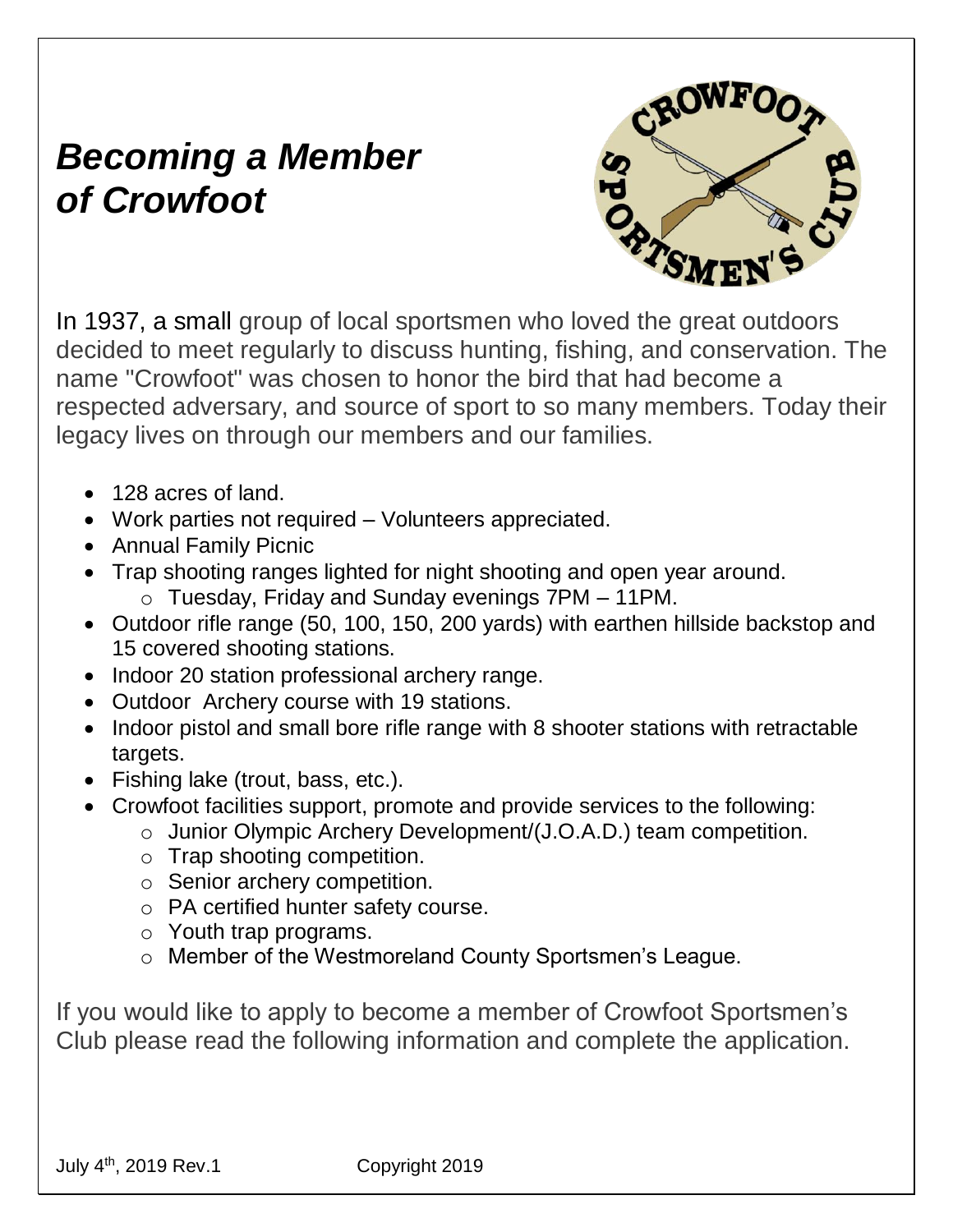## *Crowfoot Sportsmen's Club Membership Fees*

The cost for a new membership is as follows:

- 1. Dues \$130.00
- 2. Initiation Fee \$50.00 (One-time fee.)
- 3. Imaged ID Key Card Fee \$30.00 (non-refundable)
- 4. Total fees for a new member is \$210.00.
- 5. Dues are prorated on the quarter year. The club's fiscal year starts on July 1<sup>st</sup> and ends June 30th.
- Join between July 1st and Sept. 30th and dues are \$130.00.
- Join between Oct. 1st and Dec. 31st and dues are \$97.50.
- Join between Jan. 1st and March 31st and dues are \$65.00.
- Join between April 1st and June 30th and dues are \$32.50.

If interested in joining or need more information:

Tel: 724-327-9315

Email – [crowfoot@windstream.net](mailto:crowfoot@windstream.net)

Website – [www.crowfootsc.com](http://www.crowfootsc.com/)

Visit – office hours Wednesdays 7PM to 9PM